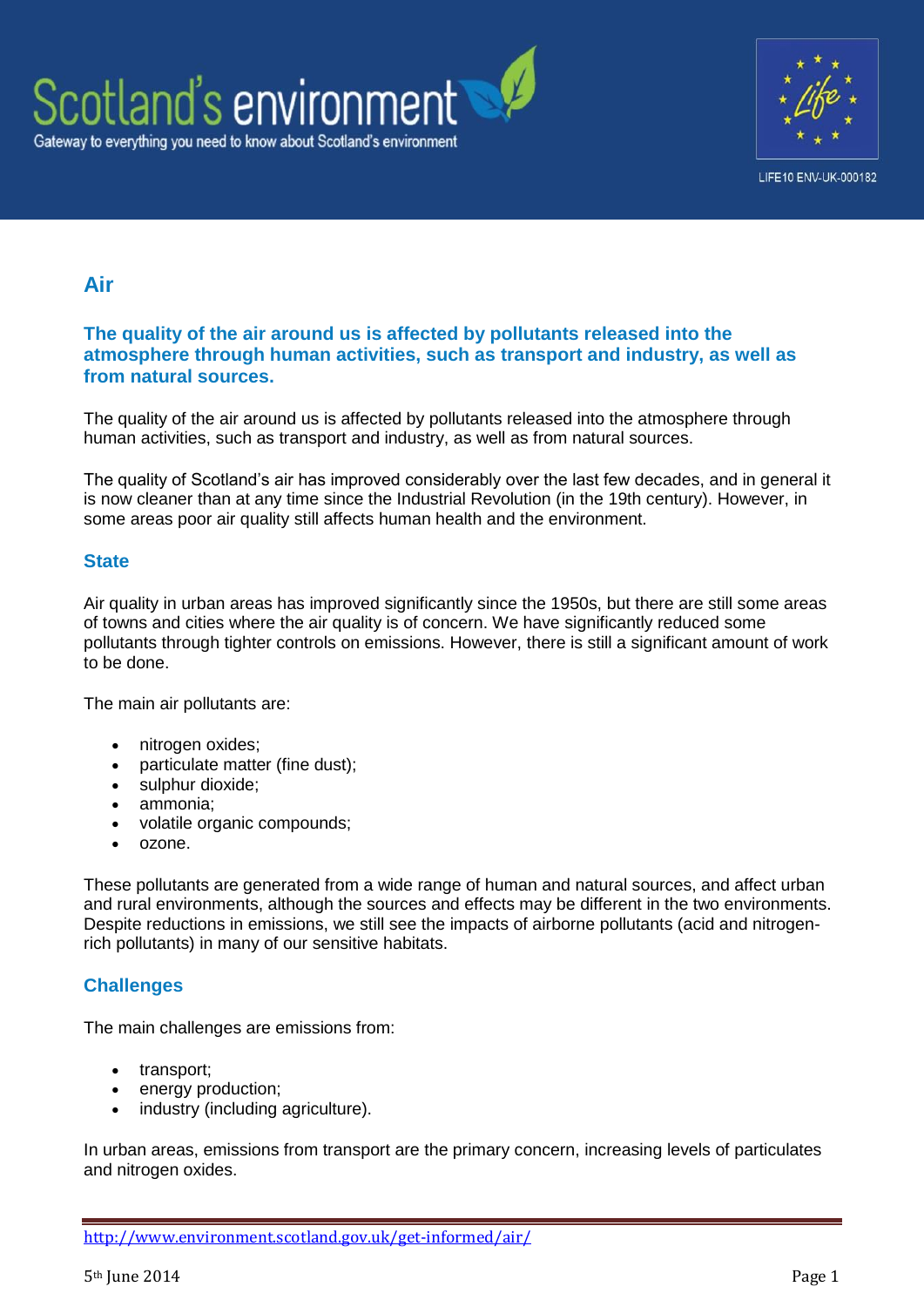

#### **Response**

Where air-quality standards are not being met, local authorities have set up Air Quality Management [Areas](http://www.scottishairquality.co.uk/laqm.php) (AQMAs). As monitoring and assessment in Scotland has increased, more AQMAs have been identified.

Policy and legislative measures aim to reduce air pollution, but wider measures need to be considered to achieve further reductions.

## **Air Infographic**